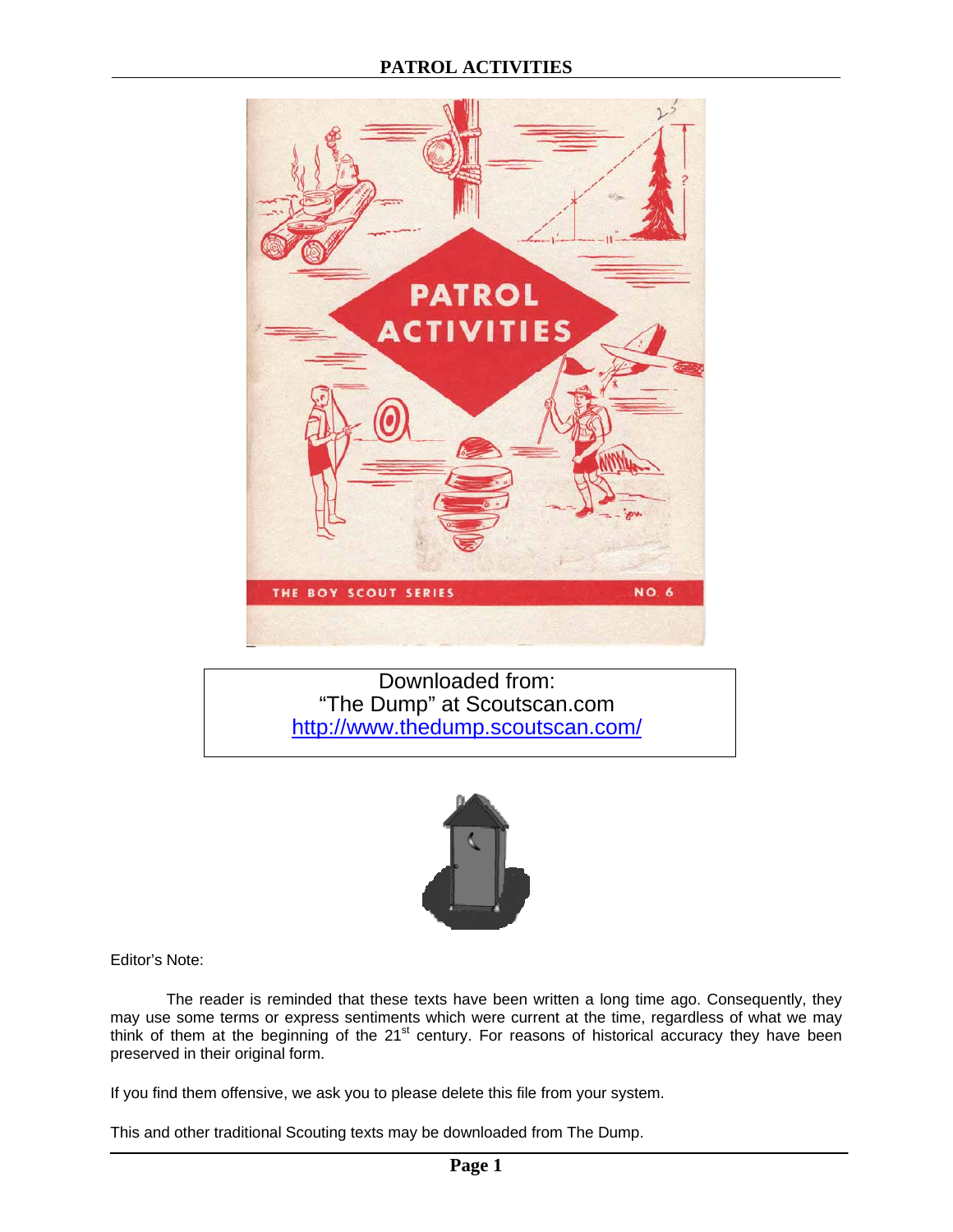# **PATROL ACTIVITIES**

#### TO THE PATROL LEADER!

Scouting is not only a series of Troop meetings. Your Patrol is the basic unit of Scouting. Your Patrol should plan and carry out its own activities.

You will need help to get started – that is the reason for this book. And, there is nothing wrong with asking your Scouter for help. But get your Patrol to come up with their own activities.

How do you get started? It's easy. Find something they all like to do – how about eating? Hold a barbeque in your backyard and try a few fancy dishes. As your Patrol sits around munching on a leg of chicken or a cob of corn, suggest some other activities which could be fun.

To have activities you must have planning. Hold Patrol meetings and we don't mean Patrol Corners at a Troop meeting. See if you can reserve the living room, basement or garage at the home of one of the members of your Patrol.

This first meeting will need planning. Work on this with your Second. Try to line up some food. Remember that you are meeting for a purpose but, all work and no play makes a Patrol meeting a dull chore. So, have a plan:

Opening – try out a ceremony. Games – keep in mind your meeting place (you may want to come back). Activity Planning – propose list of projects; – let the Patrol decide. Training – to fit the project. Closing – remember school and homework. Eats – who would forget? Thanks – to hosts – don't forget!

Remember that the Patrol will want to participate in those activities that they choose and work on. Share the load.

The ideal is to have one major activity once a month. Try the suggestions in this book but don't stop there.

Don't forget to keep the Court of Honour posted. Tie in your activities with the Troop projects. Use the activities for progress in badge and grade work.

We could go on and on. But, we want you to go on –

– read the book – activate your Patrol;

– put the activities into practice – have fun.

Yes, Scouting is fun. You can make it so for your Patrol.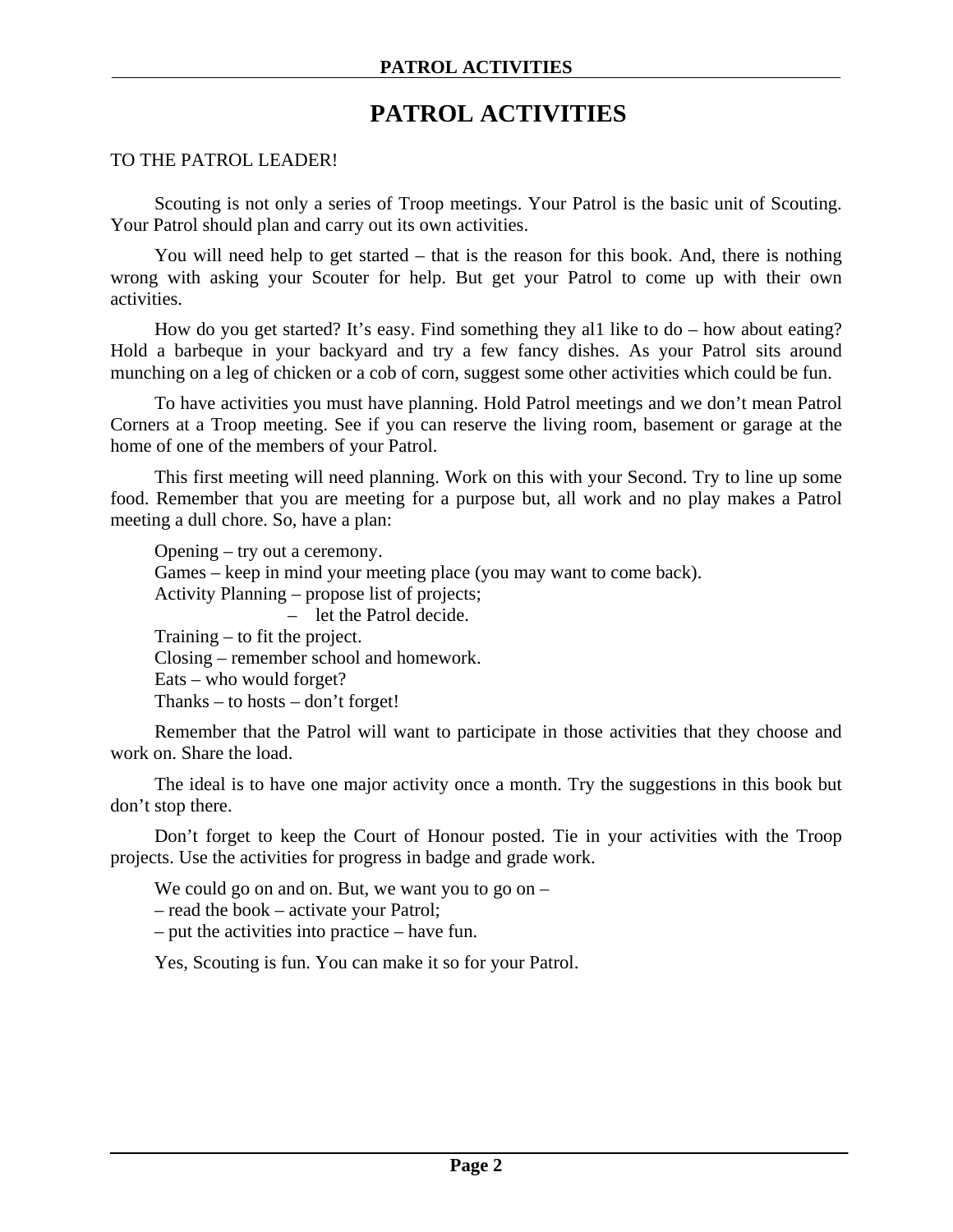# **CONTENTS**

**Badge Requirements** 

**Camping** 

**Estimations** 

**Explorations** 

**Fire – Without Matches** 

**First Aid** 

**Games** 

**Hikes** 

**Mapping** 

**Meetings** 

**Orienteering** 

**Pioneering** 

**Proficiency Badges** 

**Signalling** 

**Sports** 

**Water Safety**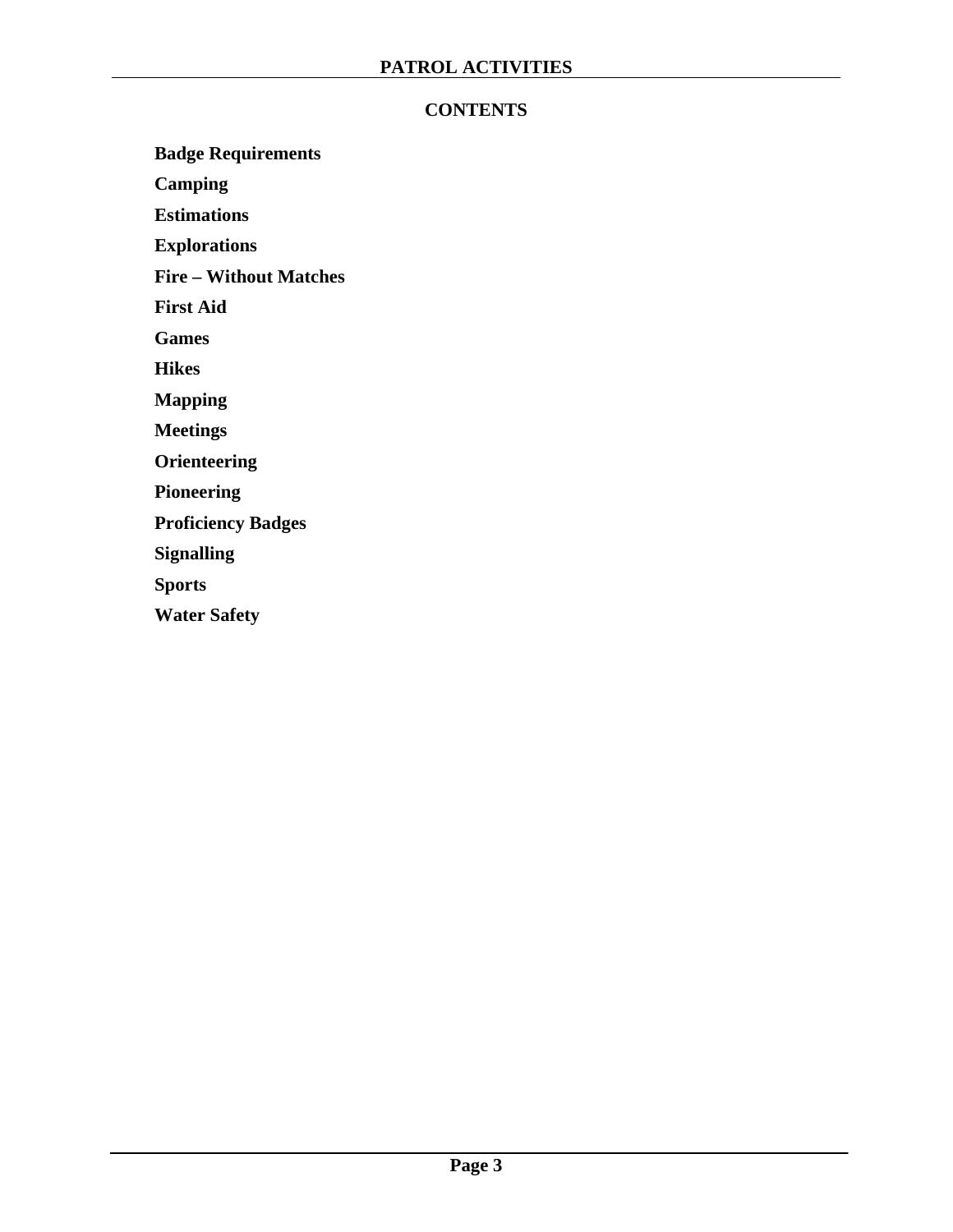

**GRADE BADGE REQUIREMENTS** 

Grade badges such as Tenderfoot, Second Class and First Class should form the basis of many of the Patrol's activities.

It is not sufficient for a Patrol Leader to worry about his own progress. He should also be concerned about the rest of the Patro1.

Each Patrol should make a Patrol box to hold such items as books, bandages, flags, rope, whipping cord, first aid kit, compass and any other useful items.

Many activities will be done outdoors. Making a camp bed, following a trail, recognizing trees, safety rules for axe and wood, laying and lighting a fire are just a few tests that should be done outdoors.

Check with your Scouter. See what suitable arrangements can be made for passing tests when a Scout is ready.

1. Have Patrol Leaders check requirements. Hawk Patrol Leader to check Eagles, etc.

2. Scouters and parents could also be used.

Plan your Patrol meetings in such a way that progress can be achieved. Don't rely solely on indoor or outdoor meetings. Mix them up. Use a Saturday afternoon or an evening – vary the time and place of the meeting to fit the programme.

Practise first aid outdoors. It is quite simple to keep bandages sterile while indoors, but many accidents happen outdoors. Be prepared for both.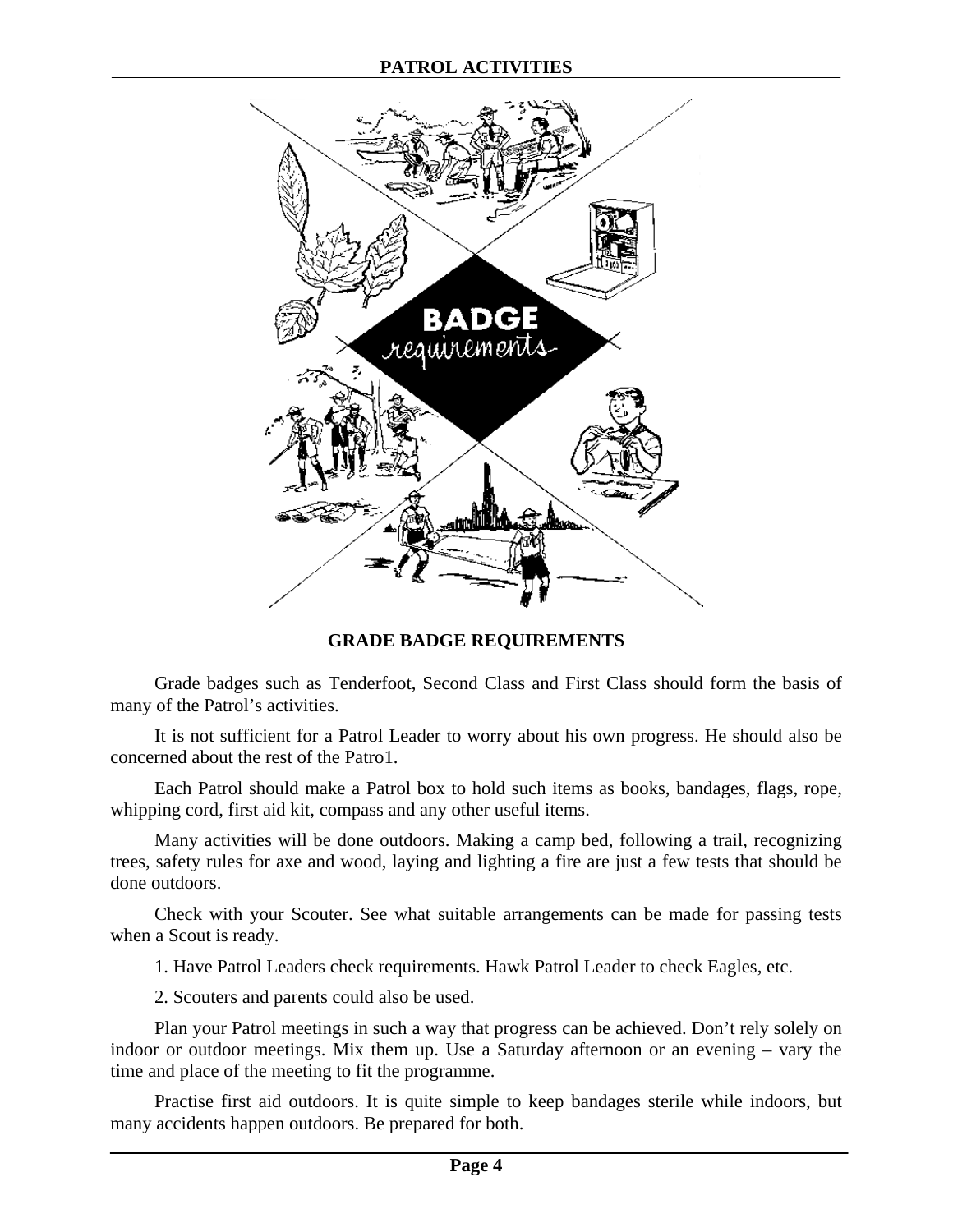Make every member of your Patrol a leader – each one helps another with his work. This is putting the brotherhood of Scouting to work.



**CAMPING** 

The real test of a Patrol is its ability to look after itself and to enjoy the activities of Scouting.

This is a progressive thing that does not just happen. It starts with the Patrol participating in Troop hikes and graduating to Patrol hikes. In addition, the Patrol camps as a Patrol at a Troop camp. Then the Patrol goes camping, first with a Scouter or a parent along and then alone.

There are certain obligations that go along with Patrol camping. These are:

- 1. Advising the Scoutmaster of plans well in advance;
- 2. Getting consent of parents;
- 3. Having a timetable and sticking to it especially on returning;
- 4. Reporting to the Scoutmaster on return.

Try some of these lightweight ideas: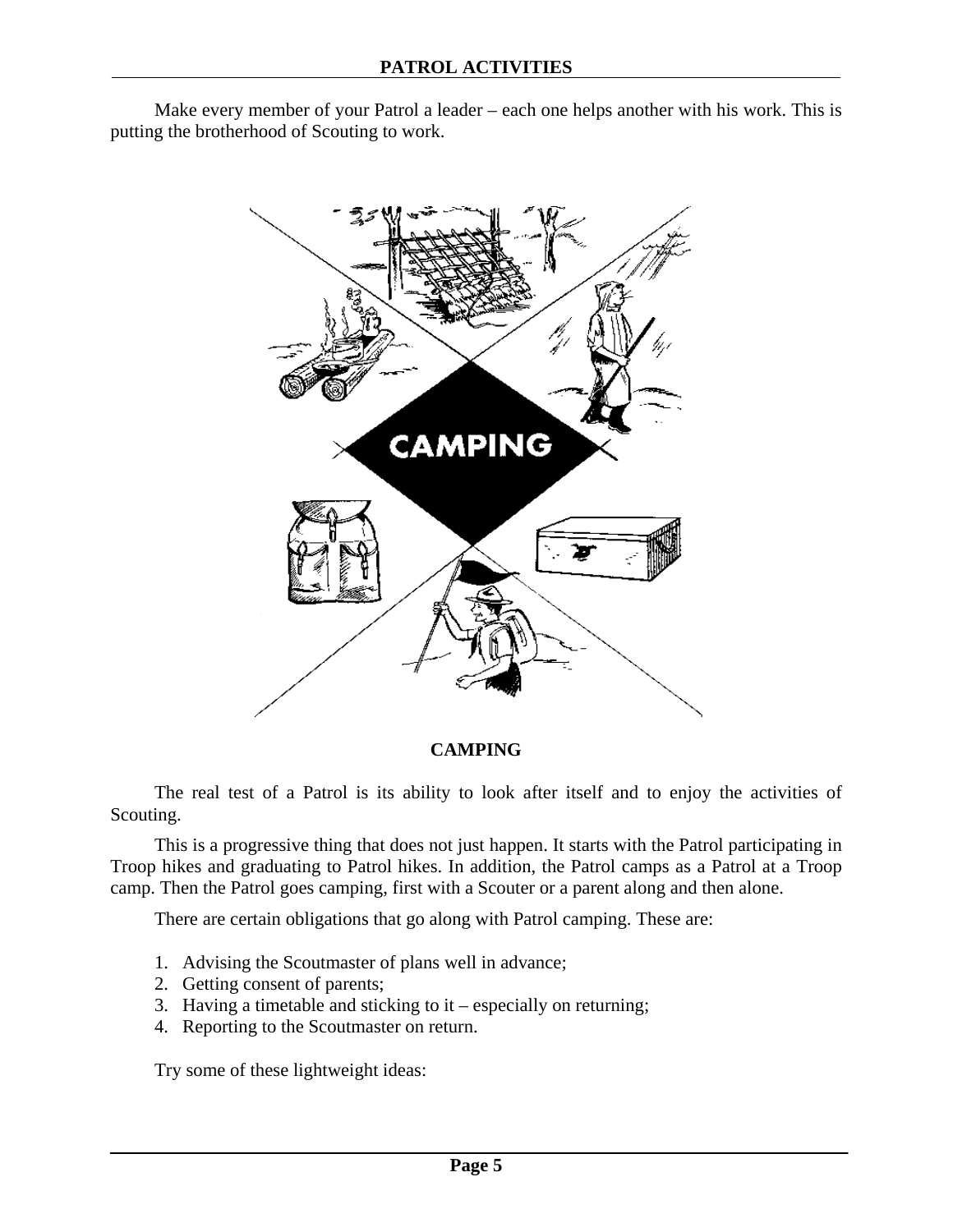- a. Use a plastic tablecloth for a groundsheet light in weight and low in cost. One layer gives protection from dampness. Fold it over and insert grass or fern between layers and you have comfort. Pair up with a buddy and you can use one for a groundsheet and one for a bivouac. Cut a slit in the centre of the tablecloth and bind the cut edges with tape and you have a poncho.
- b. Encourage members of the Patrol to buy or, better yet, make a lightweight pack frame. Practise using them on hikes and build up to the camping trip.
- c. Encourage Scouts to get lightweight 'down' or terylene sleeping bags.
- d. Experiment with dehydrated foods. Try making cooking pots out of aluminum foil.
- e. Get the Patrol members to chip in on any items that are used by the Patrol. Keep an inventory and put it in a box under the responsibility of the Patrol Quartermaster.



#### **ESTIMATIONS**

Why estimate – why not, just guess? Well, an estimation has been described as an educated guess. This means that accuracy has improved with practice. Suppose you wanted to fell a tree across a stream for a bridge. How high is the tree and how wide is the stream? Knowing these answers you could determine if the tree would do the job. Start with personal measurements. Have each member of your Patrol become familiar with the list in *Tenderfoot to Queen's Scout*.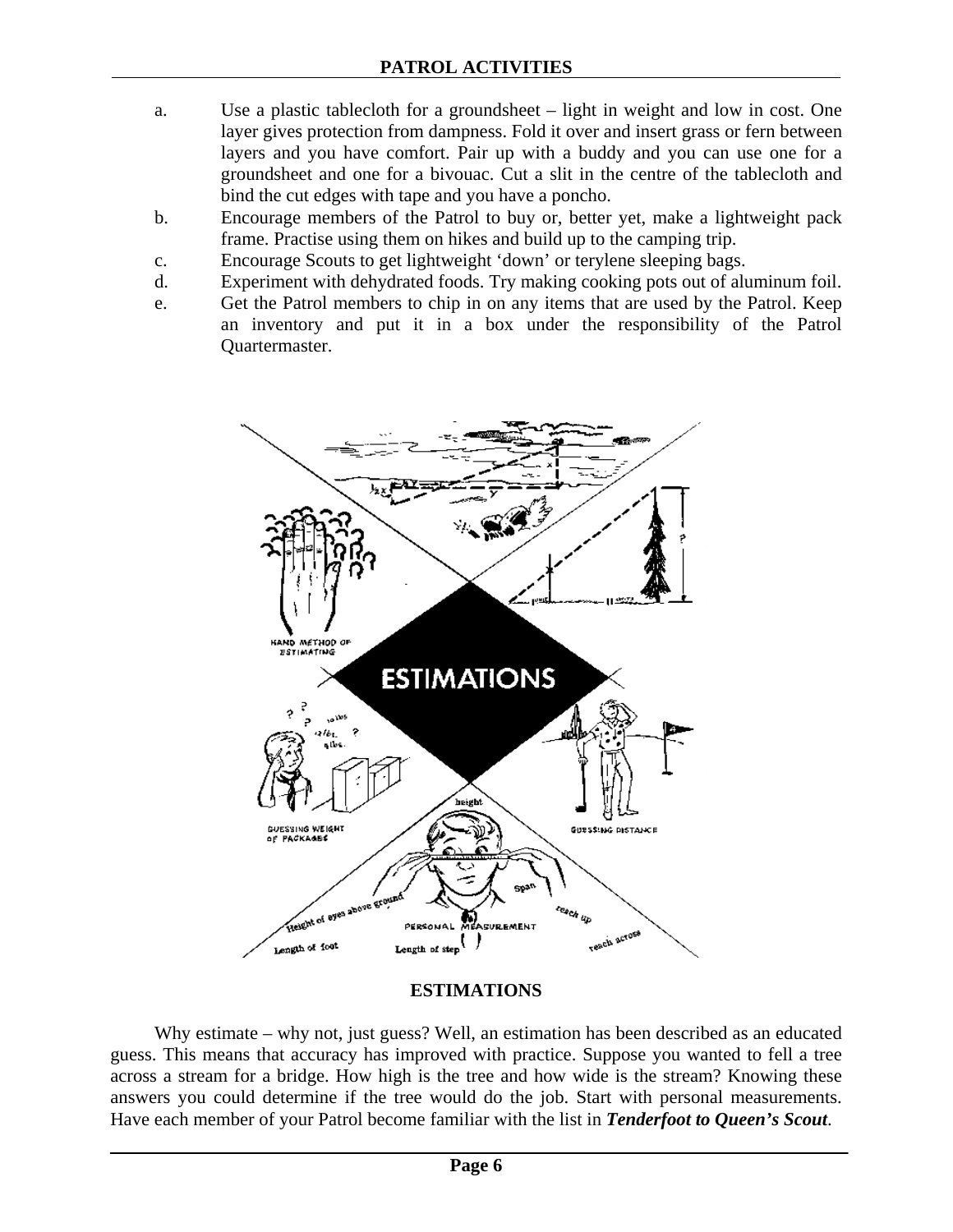Let's look at that tree again. How many methods of checking can your Patrol do? Pencil method? Shadow method? Napoleon method? Lumberman's method? One-in-twelve method?

Don't restrict yourself to trees! Try towers, poles, cliffs, buildings and steeples. Set up a course with 5 or 6 objects. Have each Scout estimate height. Then, as a Patrol, check them by one of the methods mentioned above.

Use the same idea for rivers, fields, fairways, roads, rooms, etc. On a Patrol hike, try to estimate distances before covering them. This is good practice for keeping logs on First Class hikes.

Ever wonder how many people are in a crowd? Try covering an area with your hand fully outstretched. Estimate or count the number in this area. Multiply by the number of portions required to fill in the whole crowd. Practise with numbers of stones, beans, etc. Make a game of it.

Estimating weights can also be fun. Ever see the man at the fair? He is usually accurate to well within the 10% allowed in estimations. This, again, is done by practice. Get your parents or leaders to set up a group of similar-sized packages of various weights. Run a competition for the Patrol. Best estimator to get the contents of one – nuts or candies.

Remember – the difference between a "guesstimation" and an "estimation" is practice.

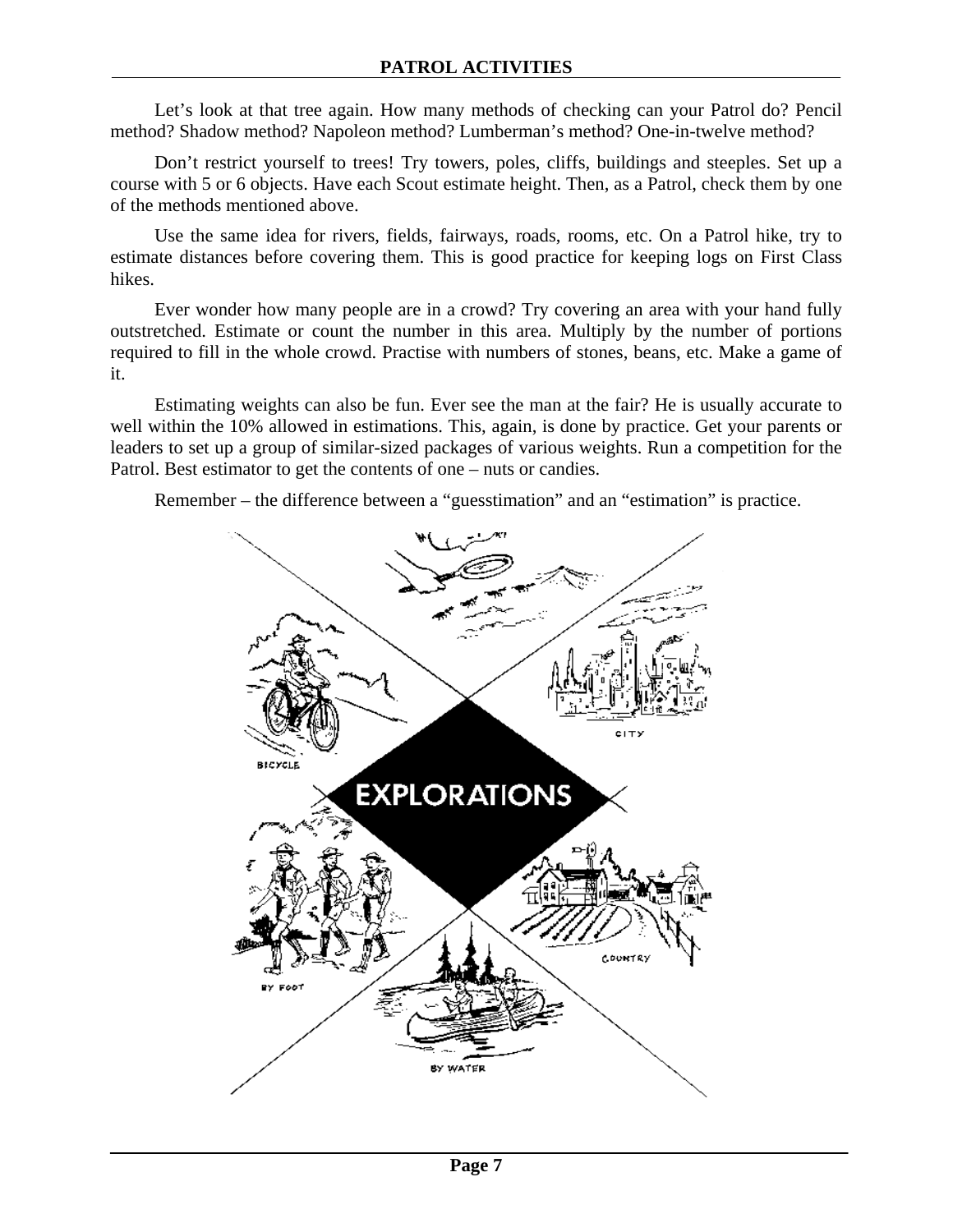# **EXPLORATIONS**

"In days of old when knights were bold". This old rhyme should set the key to Patrol activities. As the knights went out to seek adventure, so should your Patrol.

Exploring can be done wherever you live. City or country – there are areas near by that you haven't seen. Sure you have probably driven past them but you haven't really explored them.

Do a historical exploration of sections of the city. Hunt up old landmarks and maps and follow up the development of the city. The same can be done in the country, as well as exploring trails and woods.

Exploring is not necessarily getting from point 'A' to point 'B' by the quickest method. Imagine that your Patrol is an army patrol scouting the enemy. Get some friends to co-operate and try to scout a given area without being seen. You will see many things you haven't seen before.

Ever see an ant trail? This is the superhighway for ants. What are the ants carrying? Where are they going? Look closely and find out.

Exploring is not restricted to walking. Cycling and canoeing – with proper precautions both – will let you explore many new areas.

Whatever method you use, remember that exploring is not just travelling. It is seeing, observing and recording.

Run a competition in the Patrol on a series of explorations. Ask the Scoutmaster to get someone to judge the logs kept by members of your Patrol.

For suggestions on logs – study the suggestions in *Tenderfoot to Queen's Scout*.

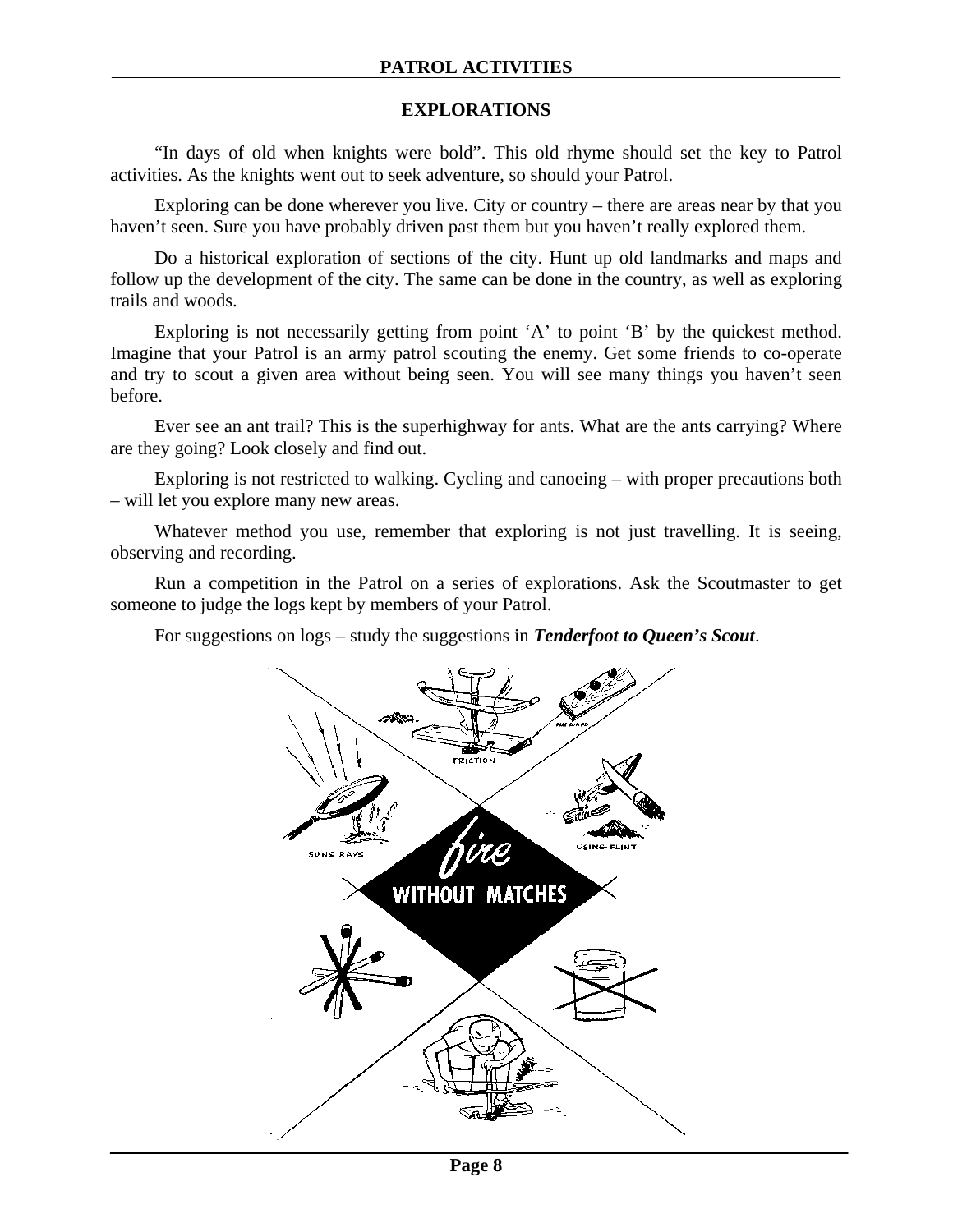# **FIRE – WITHOUT MATCHES**

What happens when your canoe tips and you haven't waterproofed your matches? Cold dinner – raw meat – ugh!

As a Patrol you can experiment with various methods of fire lighting. Try a cavemen hike – no pots, no matches – and cook your dinner.

*Magnifying glass* – Remember, this requires strong sunlight. Some watch crystals and bottoms of broken bottles will also work. Try it out – at camp.

*Fire by friction* – The bow can be made from any green branch, 1" in diameter. The lace can be a boot lace (leather). Those of you who have a Bushman's Thong have one on your uniform. The spindle should be of the same material as the fireboard and octagonal in shape. The fire-making end should be round and the part that fits into the thunderbird should be pointed.

The thunderbird should fit the palm comfortably (about 2" long, 1½" wide and 1½" thick). Hole should be kept well greased. The fireboard should be of the same wood as the spindle (dead wood from elm, cedar, willow, aspen, basswood). With spindle hollow gouged in, make a Vshaped cut from the edge of the board almost to the center of the hollow. See drawing.

*Fire by flint-and-steel –* Set consists of: 1) Punk, the substance to catch the spark; 2) Flint or quartz; 3) Scout knife or file; 4) Tinder, such as cedar bark.

Fire may be struck in several ways. Some prefer to get close to the ground, rest the punk on top of the tinder, and strike steel against flint over it at such a place that the sparks fly into the punk. Then lift up punk and tinder and blow it into flame.

For punk, use a piece of charred dry cotton, flannel, candle or lantern wicking, or, even better, piece of cigar lighter or alcohol burner wicking.

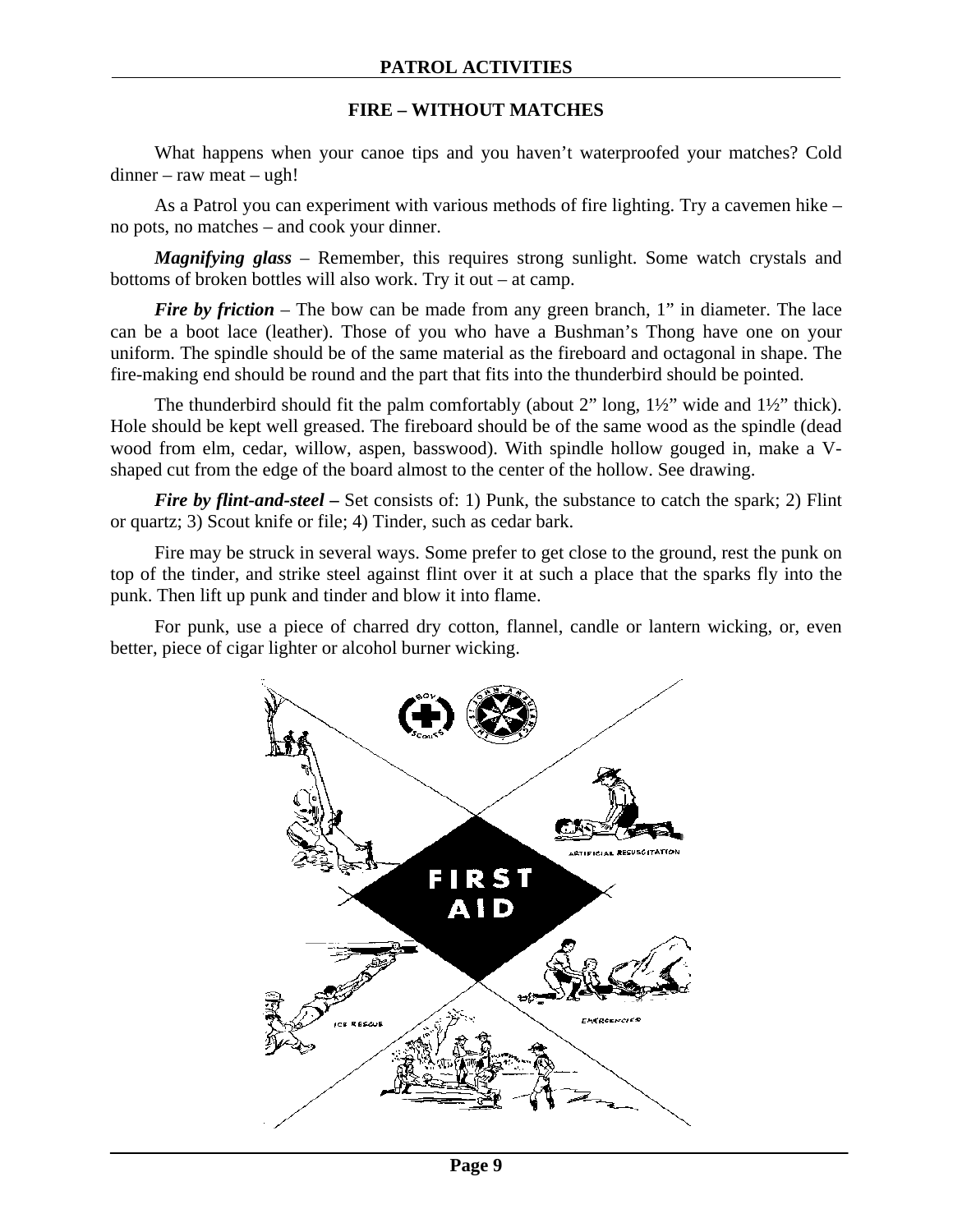# **FIRST AID**

How does your Patrol first aid kit stock up? Did you use it on your last hike and forget to refill it? An empty box is useless. Why not make one Scout responsible for keeping the first aid kit complete. Get him to work on his Ambulance Badge and be Patrol First Aider.

How prepared is your Patrol for emergencies? Who is responsible for summoning help? Who can handle traffic? Who can make the patient comfortable? Who can treat the casualty, when necessary? Plan in advance so that your Patrol functions like a well-practised team. Give each a responsibility and then do some dry runs.

Know any friends in the Emergency Measures Organization or in Civil Defence? Get them to assist you with casualty simulation. Failing this, check with your Scoutmaster. He has a book *Handbook for Troop Scouters* that gives delicious recipes for gory-looking cuts.

Don't warn your Patrol. Take them on a hike! Find a casualty, pre-placed of course; then watch the reactions. See how smoothly your gang functions.

How many methods of make-shift stretchers can your Patrol come up with? Plan an emergency in camp or at Patrol meetings and see. Could your Patrol carry a casualty without jarring him to pieces? How do you get him up a cliff? – practise this with a dummy, not the Patrol Second.

If you feel that your knowledge of first aid is not sufficient, check with your Scoutmaster to see if a Junior St. John's Ambulance Course can be arranged.

Don't forget to practise artificial respiration.

Remember, poor first aid can be worse than no first aid!

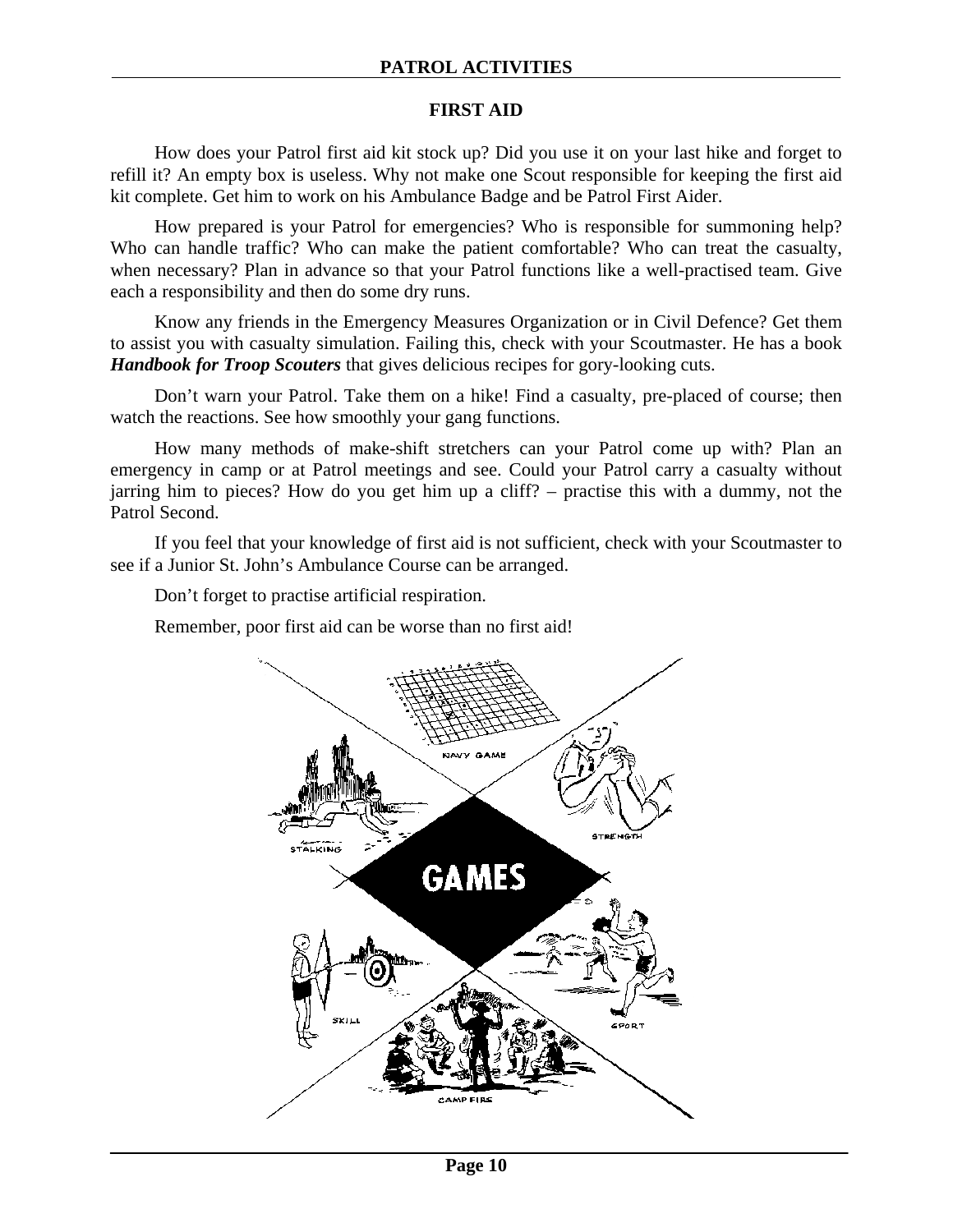#### **GAMES**

Patrol meetings and activities should be fun. Consider the use of games. Make sure that the games you choose are suitable for a Patrol. Some games that work well with a Troop won't work in a Patrol, because of the small number.

Games are played for reasons other than fun. They can be used as a means of testing strength, skill and knowledge.

Some games can be team games. Challenge other Patrols to hockey, volley ball or touch rugby. Use the Troop Leader, one of the Scouters or a parent as umpire.

Physical fitness is not something that just happens. It takes practice to be fit for Scout activities, so try games involving tests of strength, such as, Indian leg wrestling – wrist twisting – Indian arm wrestling.

Don't stop with your own Patrol; practise and challenge others.

Can your Scouts do crossword puzzles, codes or other games that require thought? Try them out.

On hikes and explorations, send one Scout out with another following. See how close he can get without being observed. Try it in the city. Most "private eyes" seem to be expert in shadowing. Are you?

Anyone in your Patrol own a bow and arrows? A 22-rifle? Get some adult help and set up a competition. You might even settle for a dart game. Loser to do the dishes.

Try games at campfires. Campfires are meant to be fun. Word games, number games, stunts – take your choice and have some fun!

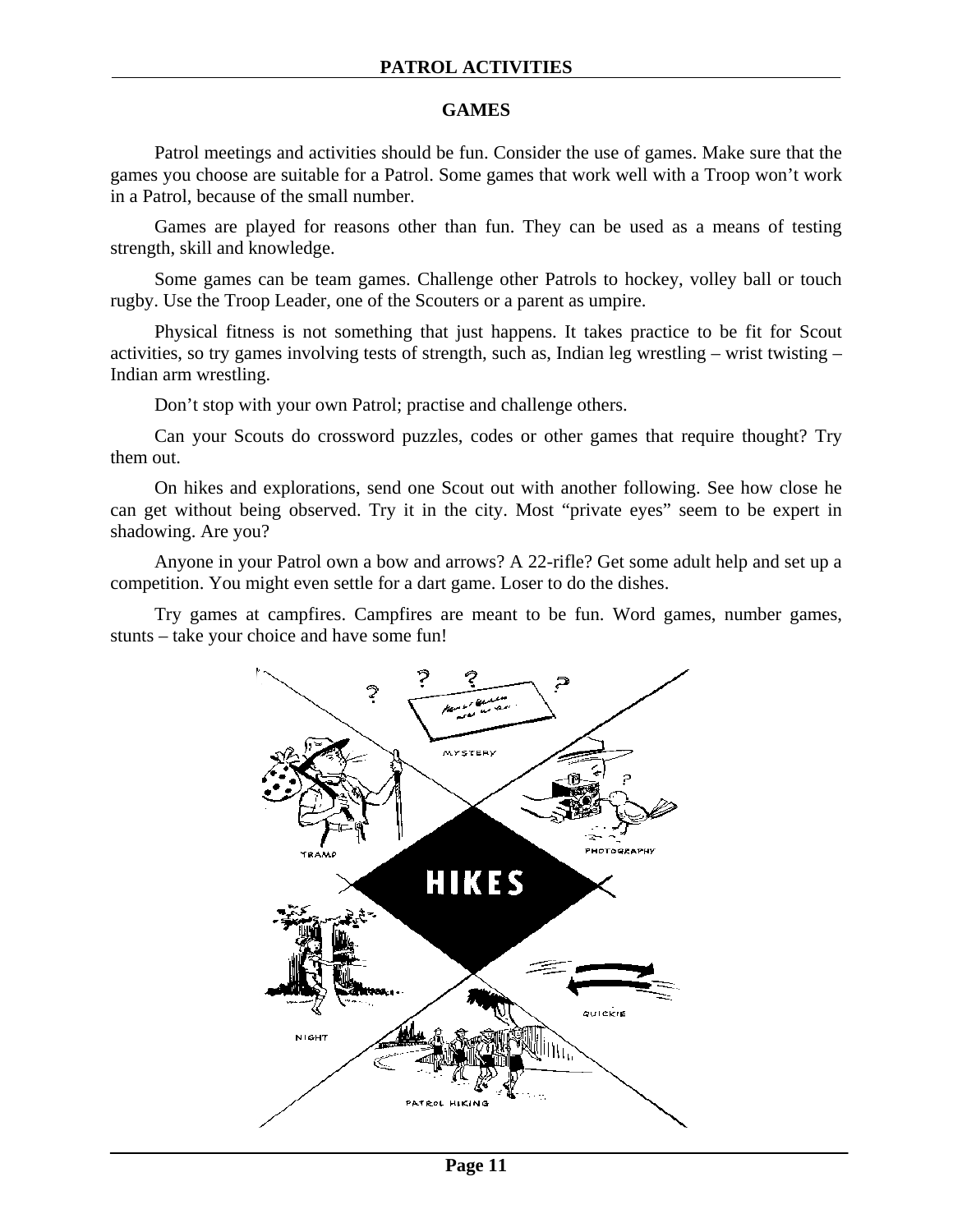# **HIKES**

Hiking is the art of walking. Have you tried it recently? That is, other than to pass a test?

Scouters have only so much time. So, why not take your own Patrol out. Make sure that all your Scouts know how to care for their feet and have comfortable hiking shoes or boots.

Start off with "quickie hikes". Head out a short distance. Practise fire lighting and cooking and get back in time to enjoy mom's cooking.

Any "shutter-bugs" in the Patrol? Get them to take their cameras and see how many animals and birds they can photograph. Takes patience, practice and an ability to stalk. Think you can do it? Try it and see!

What about a mystery hike? Get your Scouters to set one up. Use Scout codes and sealed envelopes and be prepared for anything.

"Hobo" Harry and his Patrol have tried "tramp" hikes. No packs – no uniforms – no pots – no fancy gadgets. Simply a stick and handkerchief and whatever utensils that can be made out of tin cans and a piece of wire.

"Cat's-eyes" Charlie tried a night hike. With instructions to proceed from their town to another 20 miles away, Charlie and his "commandos" had to hike the back roads and across country as local police and Scouters teamed up to try to catch them. Only once did they come close as Charlie led his group in to the rendezvous for breakfast.

Yes – Patrol hikes can be fun! Try them – and see!

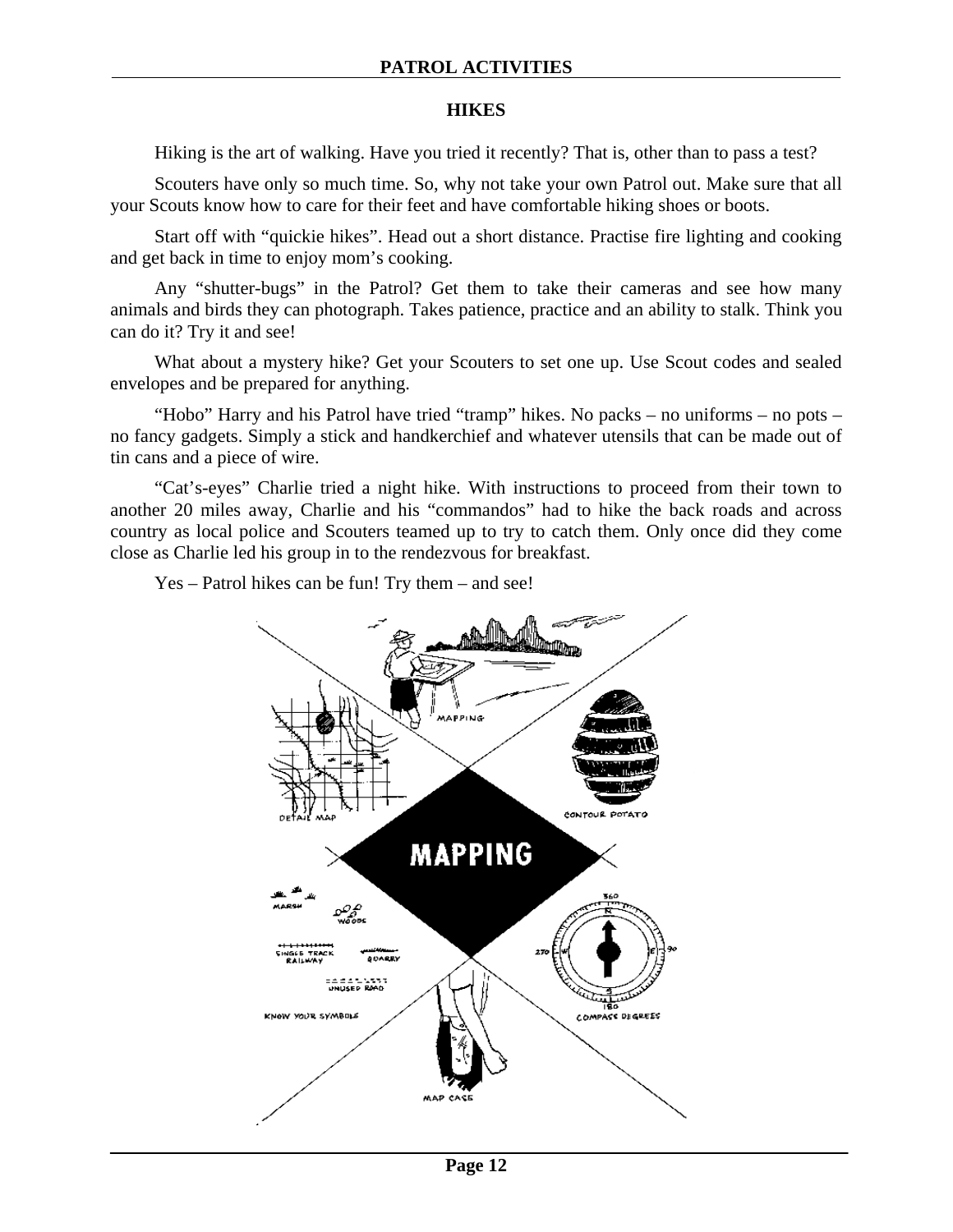# **MAPPING**

What does a map mean to your Patrol? Your Patrol should know what symbols are included on a topographical map. These should be so familiar that you can actually begin to picture the area covered by the map.

Reference lines on a map, when available, make it easy to use a topographical map. With 6 figure co-ordinates you should be able to hit a given point within a hundred yards.

Contour lines not only tell you the height of the land but what the countryside looks like. A quick glance at a map will tell you how much uphill walking there is. It could be that, if you don't read them, you'll end up climbing a cliff and not going for a hike. It has happened before.

To understand contours better try this trick with your Patrol. Equipment: one large-size, knobby potato; one pan of water and one sharp knife. Dip the potato one inch in the water. Slice the potato at the water line. Continue this at one inch intervals until all the potato is in one-inch slices. Lay the pieces on the table and you will see contour lines. Stack them on top of each other and you will see, from the side view, how lines far apart are a gradual slope; while lines close together are steep.

Try plane-table mapping. This is well explained in *Tender foot to Queen's Scout*.

Remember that you need a compass to orient a map. Study deviation and declination and learn to orient your map. That is, to lay it out so that north on the map points to true north.

Make yourself a map case from acetate, cardboard, plastic and mastic tape. This keeps a map clean and will help keep the Patrol budget in the black.

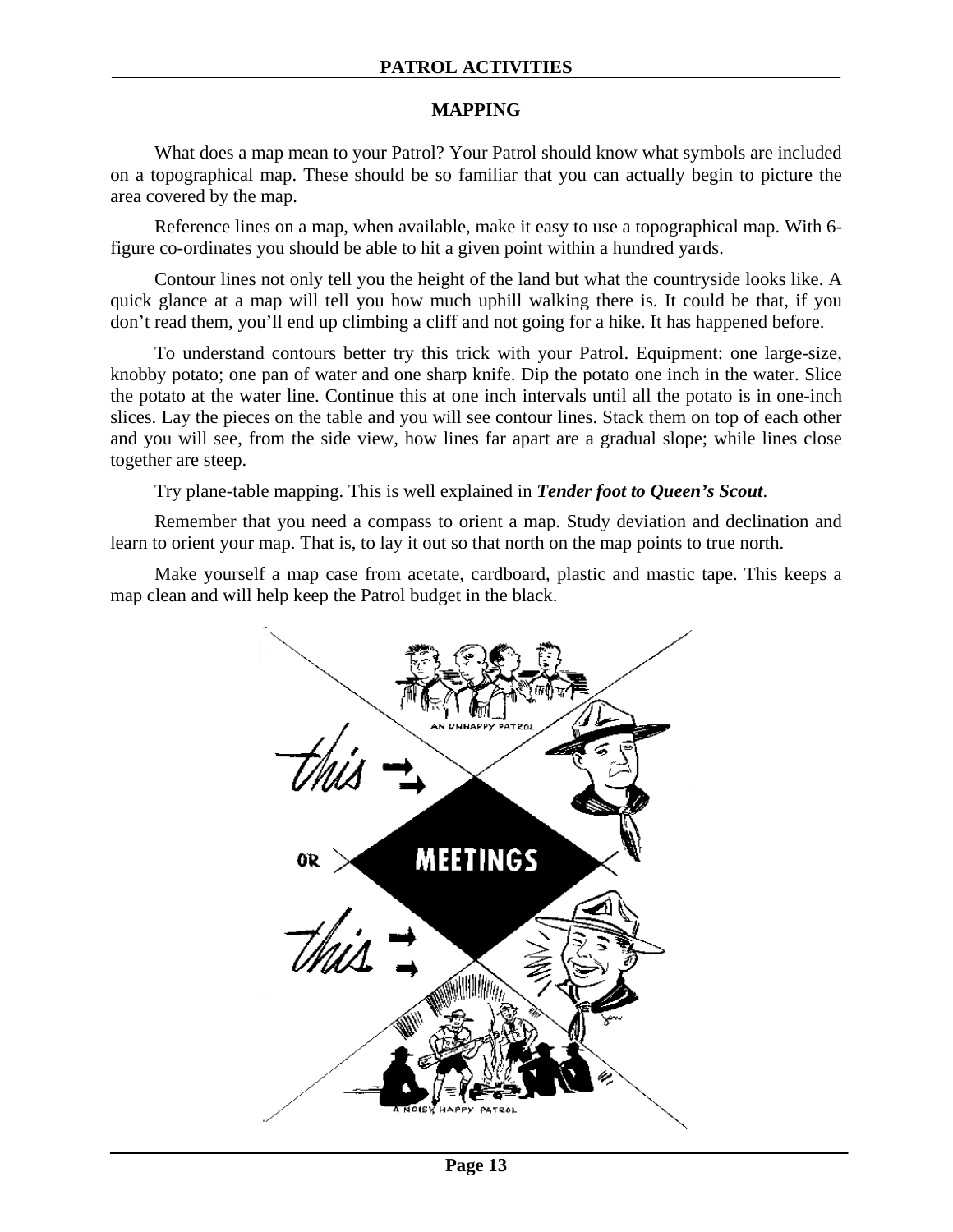#### **MEETI NGS**

Take a look at your Patrol. They elected you Patrol Leader. Leader, not boss. They expect, and have the right to expect, that you will lead them to enjoyable activities in Scouting.

Don't think that this must be your job alone. Each member of your Patrol has something important to offer, whether he is a Tenderfoot or First Class Scout.

Patrols that have activities also have meetings. As stated before, activities take some planning. Thus, the reason for meetings. Some activities also require training. At Patrol meetings you can help each other get new knowledge to enjoy new activities.

Don't rely on discipline (army style) to run your meeting. It wouldn't work. Do rely on active participation by every member of the Patrol.

This is where your role as a Patrol Leader really becomes a real test. Enthuse them with your enthusiasm, fire their imagination with your imagination, laugh with them and not at them and use their ideas.

The sign of a good Patrol is not how stiff they can stand during prolonged inspections – but how well they can work together and how well they know their respective jobs.

A noisy, happy Patrol is a Patrol that is doing things. Is yours this type?

Scouting was designed to be fun – a game with adventure-some activities, with work and play, shared by all members of the Patrol.

Your Patrol will enjoy their meetings if they have action, adventure and achievement. Look to your Scouters for help. But don't rely solely on them. Find out what your Patrol wants. Use your imagination in presenting a programme and tie activities to reality.

It is much better to learn knots to build a lifeguard tower for camp, than to build a signal tower in the bush where you couldn't see more than twenty feet if you tried.



**Page 14**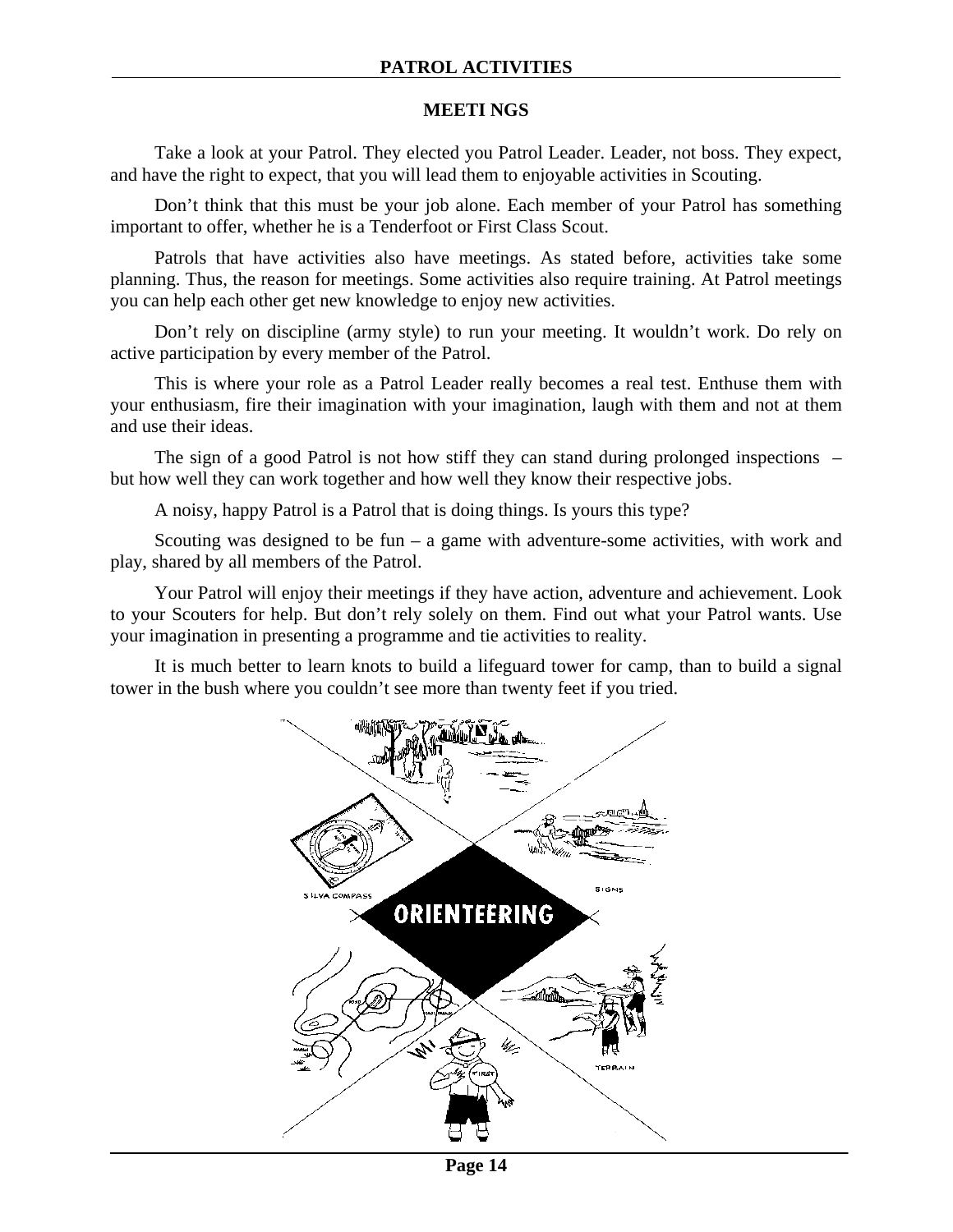## **ORIENTEERING**

This is a big word for a lot of fun! Know how to read a map? Use a compass? How fast can you travel across country?

Orienteering includes all three of the above. This is a very popular sport in the Scandinavian countries. Their Scouts have become experts in orienteering. How about your Patrol?

Equipment needed is a topographical map and a compass that can be read in degrees. A Silva compass is easily handled.

Be able to visualize a piece of ground when you read a map. This is especially important in orienteering. You must be able to determine whether it is quicker to go around a cliff or over it.

Practise taking bearings with a compass. Be able to pick out prominent objects on said bearing and run to them. Take a further sight on the same bearing.

Formal orienteering runs usually have checkpoints. They are identified by a red and white diagonal sign. Usually they are located in a spot that can be easily identified – the sharp bay in a lake, a high piece of ground, a crossroad.

The object of orienteering is to get around a prescribed course in the shortest possible time, having checked in at all, control points and having the person in charge sign your card and mark the time of arrival.

Remember, the object is not to go in a straight line  $-$  it is to get around the course in as short a time as possible. Six teams could use six different routes to get from point 'A' to point 'B' – the winner is the one who is able to read a map, visualize the terrain, plot a route quickly, use his compass and legs to get him there.

This is no sport for sissies. It requires real Scouting. See if your Patrol can do it – challenge others!

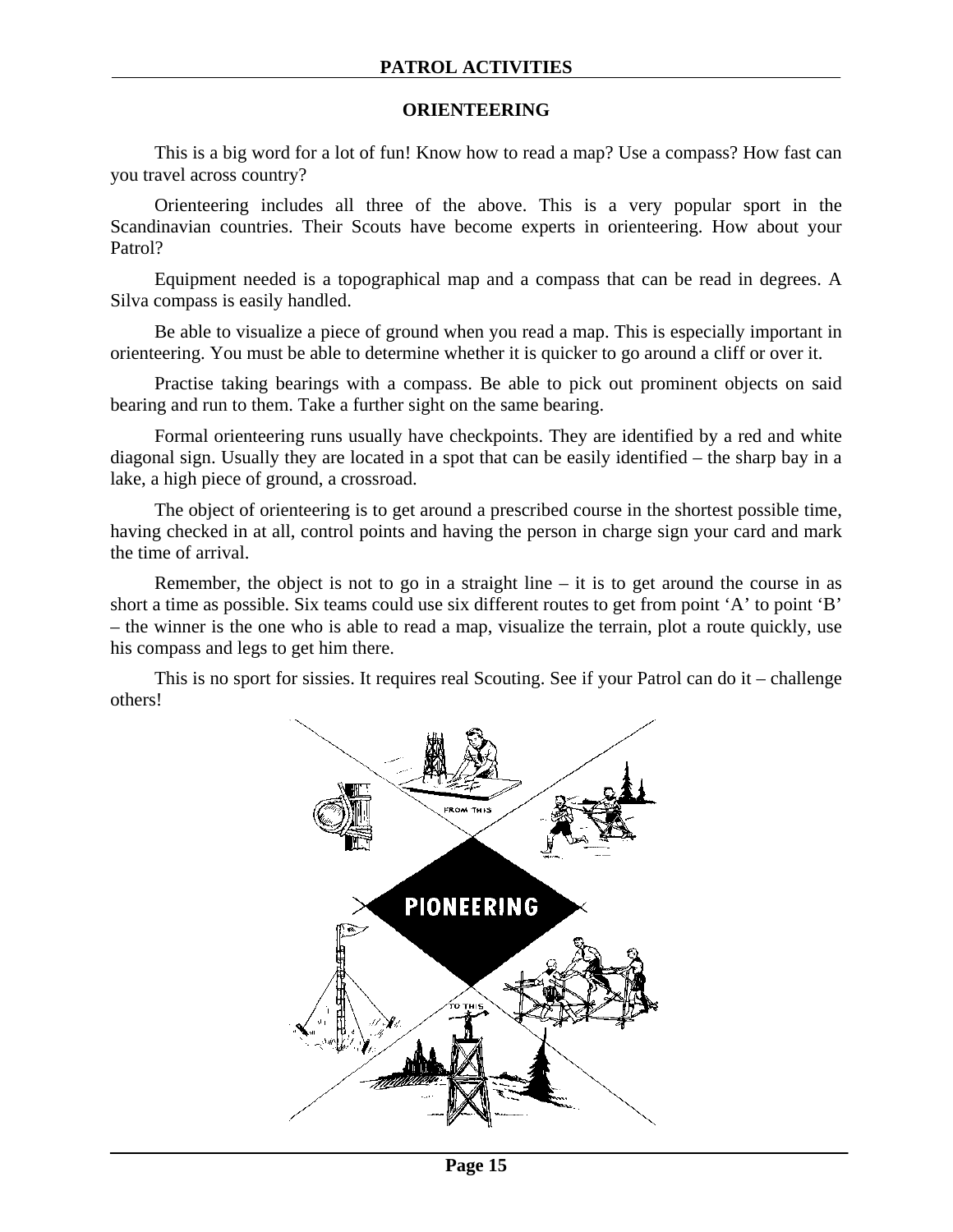### **PIONEERING**

Many Troops leave pioneering until they get to camp. This is like checking a spare tire after you have a flat.

One of the essentials of pioneering is a sound knowledge of lashing. Make sure that every member of the Patrol can tie them all. Make a Patrol lashing board.

Try running a Patrol competition on model making. Use small branches and string and use the correct lashings.

For a variation, divide the Patrol into two groups and make a chariot. Hold a race  $-2$  or 3 men pulling and one riding. This is guaranteed to test any lashing. The winner is not necessarily the quickest team but the one who gets there with a complete chariot.

Do you have trouble finding a spot to hoist a flag in your Troop hall? Try making the "woven" flag pole for a meeting. Do it in a time-elapsed race over a few weeks with each Patrol taking its turn. Leave it up for the meeting, and take it apart after.

Pioneering can be practised indoors but it really makes sense outdoors. Try picking camp sites that require some engineering ability to get to them. There are a wide variety of bridges that can be built. Don't just rely on monkey-bridges. Leave that for the Monkey Patrol. Try one, two, or three-span bridges and drawbridges. How about a "transporter".

Pioneering, in its original sense, was not building items to tear them down. Rather, it was an effort on the part of our ancestors to provide themselves with comforts, conveniences and shelter using a minimum of equipment and a maximum of ingenuity.

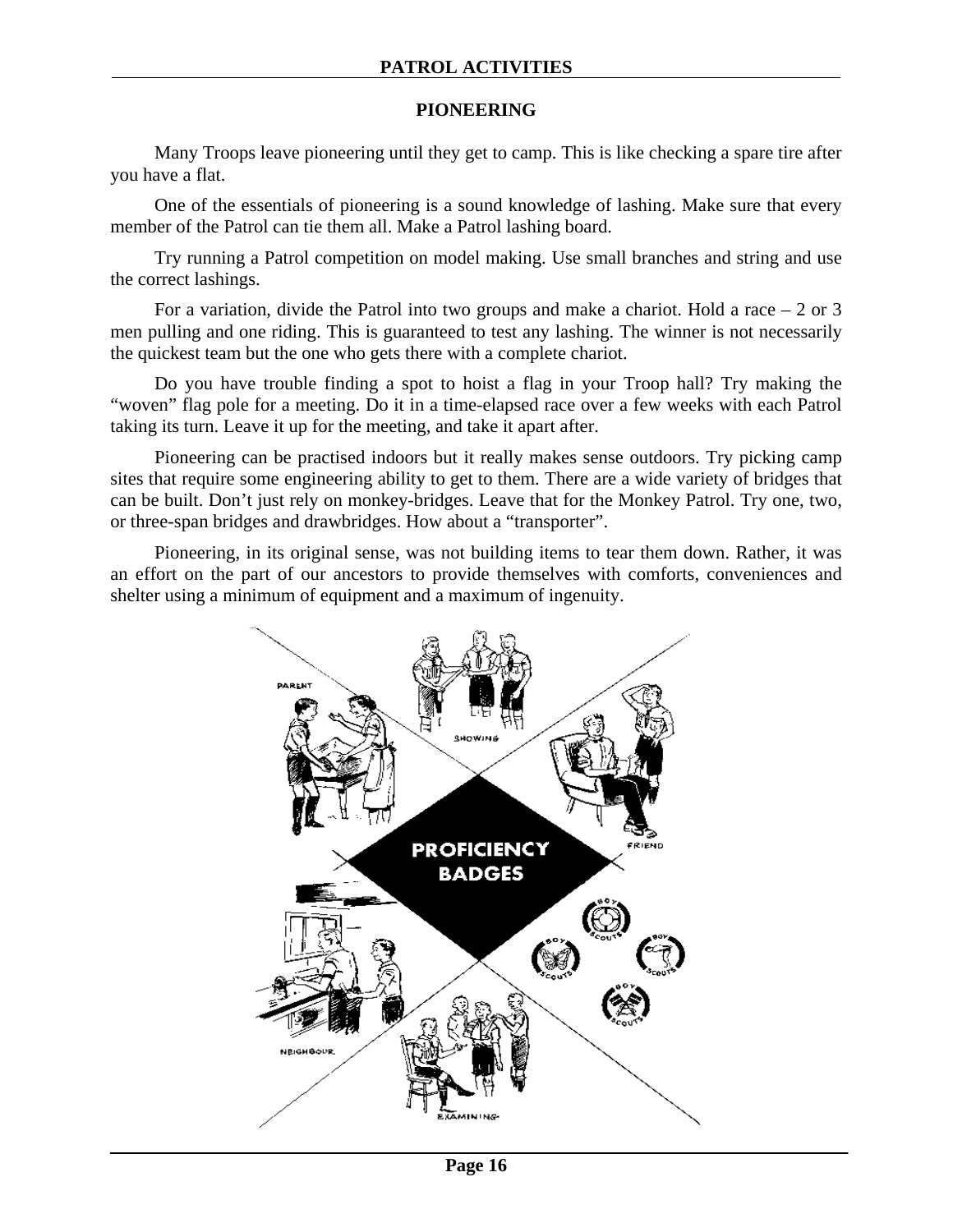# **PROFICIENCY BADGES**

Ever hear of do-it-yourself kits? To a degree that is what the Founder, Baden-Powell, had in mind when he established proficiency badges.

It was never intended that anyone Scout would earn all the badges available. That would defeat the very purpose of having proficiency badges.

For those Scouts who have interests or hobbies and wish to expand their knowledge of them, we have proficiency badges. They cover a wide range of subjects so that all Scouts, no matter what their interest, can work on these badges.

Encourage members of your Patrol to work on proficiency badges. Help them by getting a copy of the *Proficiency Badge Reference Book.* 

Once a Scout has decided on the subject, he has a set of basic requirements to guide him in his work. Encourage your Scouts to use friends, members of the Patrol, parents or neighbours to help them with the subject they have chosen. Keep in mind that the requirements listed should be the basic knowledge. Don't be afraid to go further – it can be fun.

When you or a member of your Patrol feel that you are ready to pass a badge, contact your Scoutmaster to arrange for an examination.

Badges are important – but don't be a "badge-hound". Try some from the various categories: hobbies, vocations, service, Scoutcraft.

To start, you should pick one that you are familiar with – then start out into the unknown. There are many people who will help you. Be a "Scout" in every sense of the word.

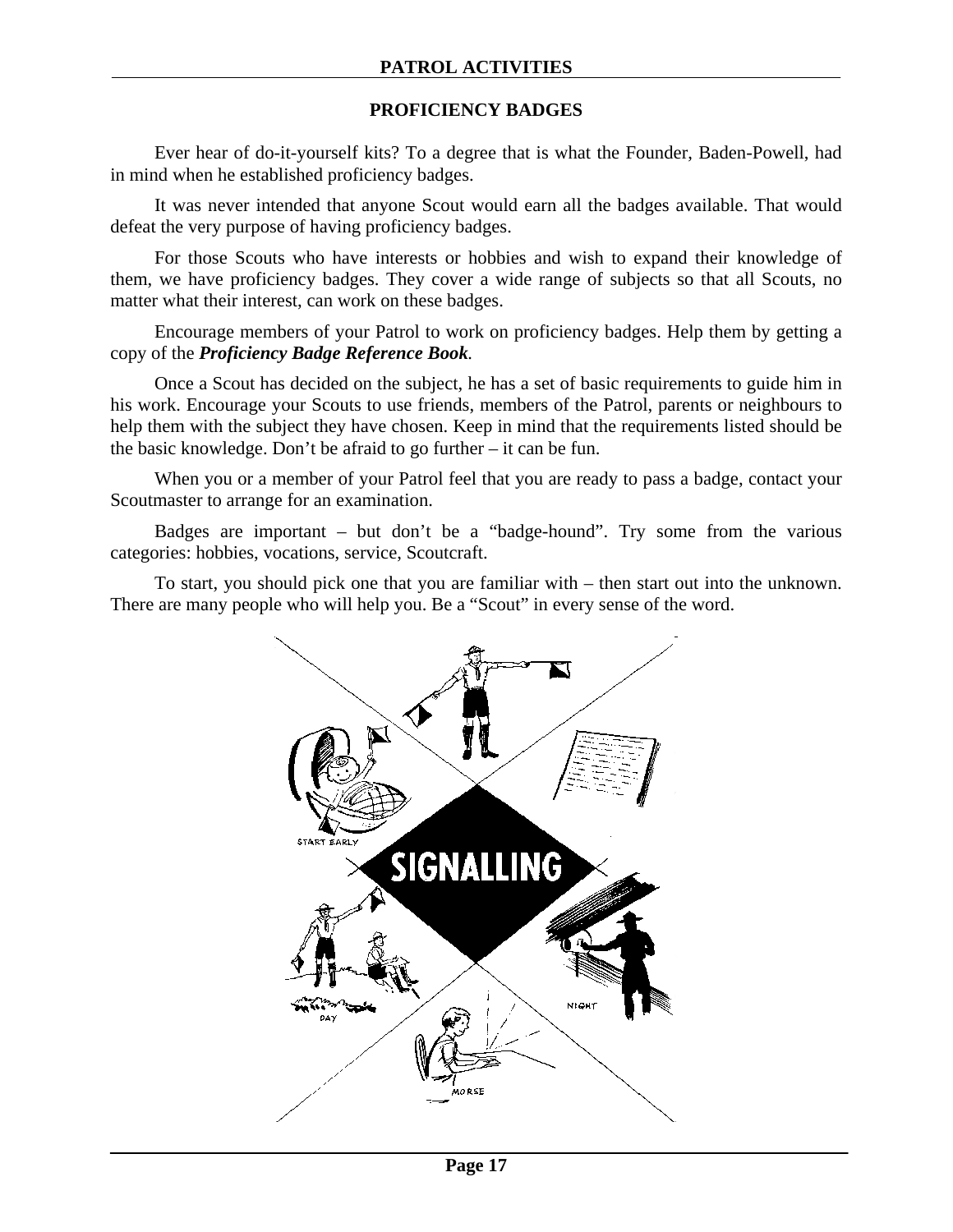#### **SIGNALLI NG**

We usually think of signalling in terms of semaphore and morse. However, most of us use signals every day of our lives to communicate with each other.

Ever rub your stomach, smile and roll your eyes as your mother puts a luscious looking pie on the table. Without a word, you signalled your pleasure.

Umpires and referees continually use signals. Y'er out! Stri-i-ike! Clipping! Off side! You can add to the list I'm sure. Those of us who are interested in sports can read these signs quickly without waiting for someone to interpret them.

Semaphore and morse are not as difficult as they seem. It is lack of use and practice that makes it difficult.

Start your training in signalling in your Patrol as soon as a new recruit joins. Put notices about activities up in semaphore or morse.

Make your own semaphore flags. Experiment with different colours to see which show the farthest. Try some of the new reds and oranges to see how they show up.

Have members of the Patrol build their own shutter lamp for sending code at night. Sure you can use a flashlight, but, some have a tendency to stick at the wrong times. A simple lever can give you better control for your dots and dashes.

Split your Patrol on hikes and send instruction messages by semaphore or morse.

Don't just stop with learning the alphabet. Increase your speed and ability. Know any amateur radio operators? Join them for an evening; participate in "Jamboree-on-the-Air".

Signalling can be fun. It's like playing ball, you have to practise before you can enjoy it. How is your team doing?

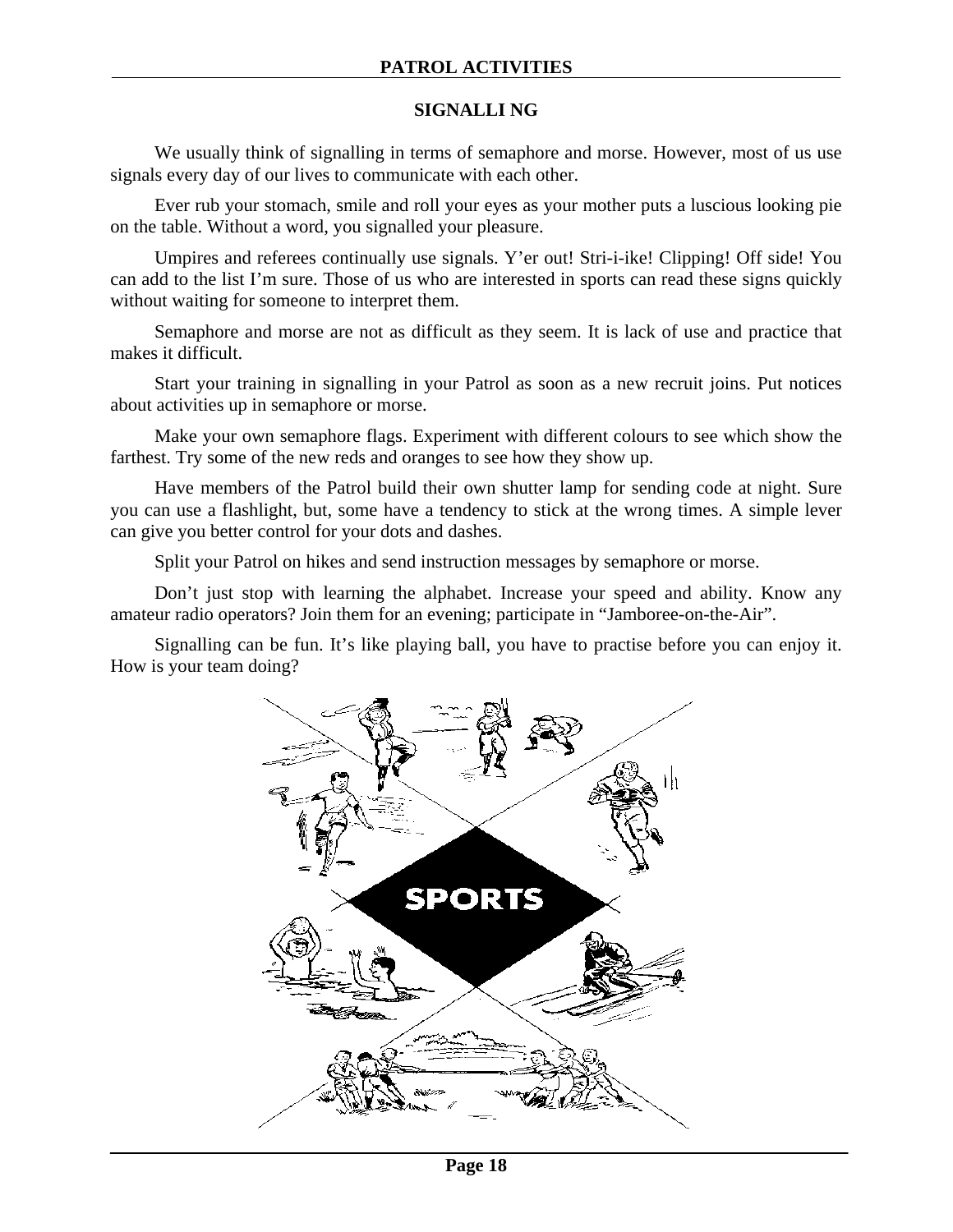#### **SPORTS**

These can be, and should be, part of your Patrol activities. How many members of your Patrol belong to organized teams? Hockey? Baseball? Football? More important, how many don't?

Every Scout should be encouraged to play games. These can help you develop muscles, agility, strength and co-ordination.

In the spring – challenge another Patrol to a game of baseball. So, you haven't got a complete team – round up some friends.

How about tennis? Try a competition to see who is the Patrol champion.

Ever played water polo? Try it at camp.

Got a couple of brawny members – even a few with extra weight? Use them on your tug-ofwar team. This will give all a chance to really dig in.

What about skiing, tobogganing, sledding and all those other winter sports. Use skis and snowshoes on winter hikes. Try using toboggans to carry your gear. After lunch you can use them for runs.

What about building a ski jump? It may not be Olympic size – but it can be fun.

It only takes six for hockey. A full Patrol of eight allows for spares. Who's the best hockey team in your Troop? Run a Patrol series and find out.

Ever tried curling or bowling? The object is to send the stone or ball and not yourself.

Why not challenge your dads to a game. Losers to buy the winners a soda. Hmm – on second thought, check the budget first.

Remember the Scout Law when you play sports. Try your best to win! Don't be a poor sport if you lose!